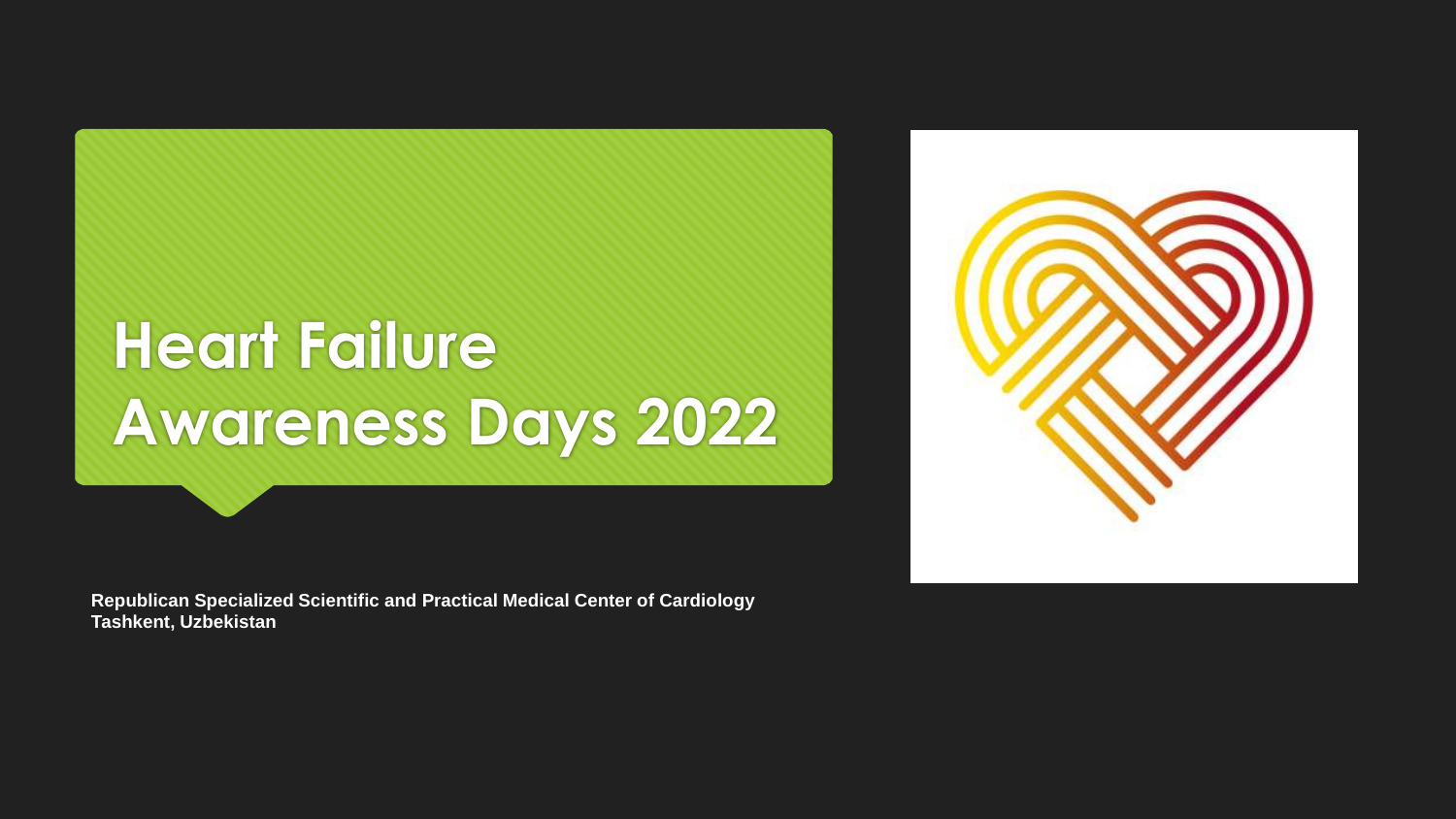



**On April 21-22th, 2022 under the auspices of the European Association for Heart Failure and the Association of Cardiologists of Uzbekistan the "Days of Knowledge of Heart Failure" were held in Uzbekistan for the first time. This event was performed in Tashkent Consultative Polyclinic of the Cardiologic center and local Central polyclinic of Shaykhontokhur region in Tashkent.**

**Public event/Open clinic** 

**An open clinic was organized in the spacious halls of medical institutions, where visitors and patients had the opportunity not only to receive information about heart diseases, but also to measure the level of blood pressure, cholesterol, creatinine and hemoglobin. The issues of prevention measures were covered in detail, the importance of a healthy lifestyle and adherence to treatment were promoted**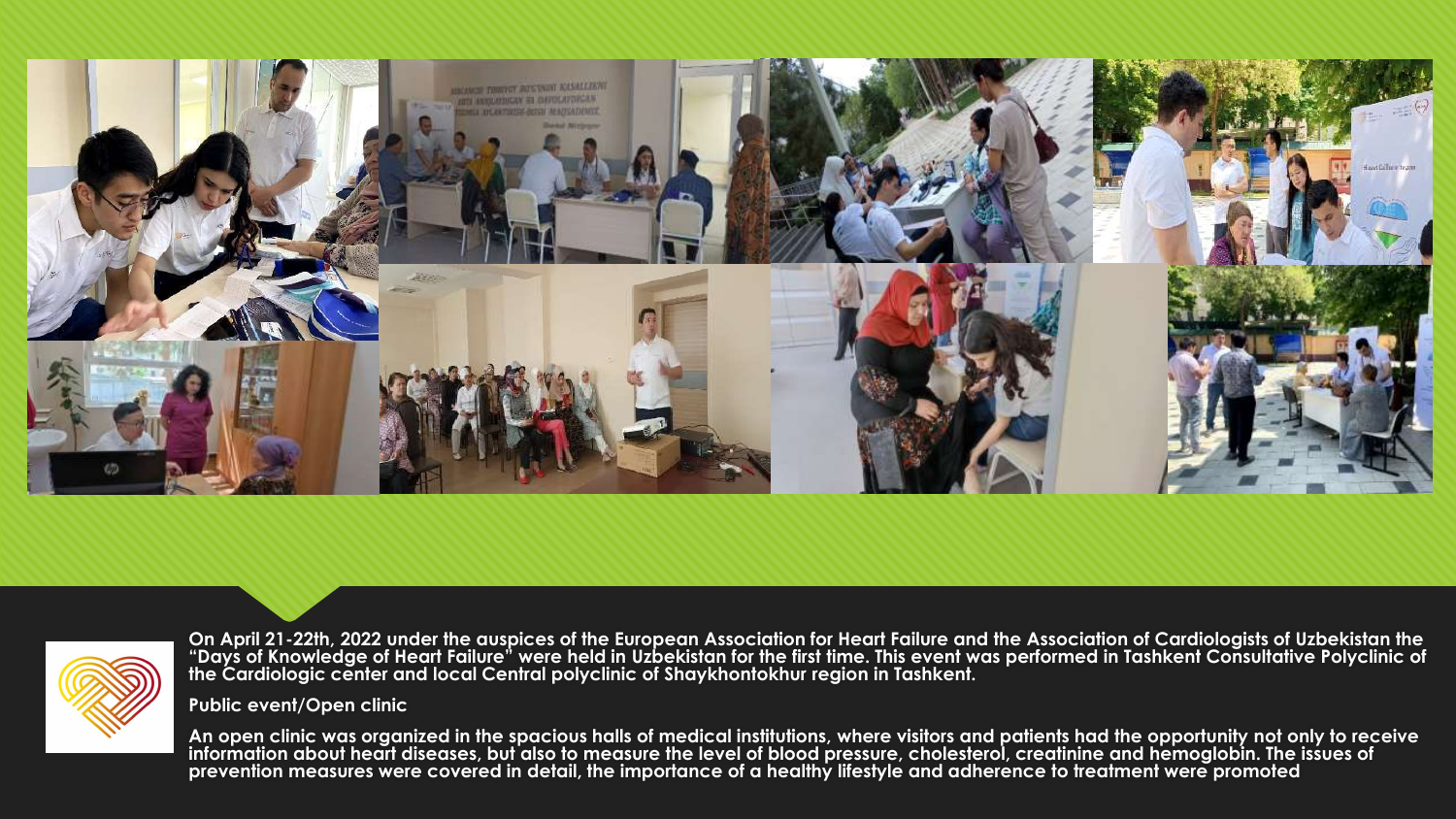



*Within 3 days, more than 285 patients were examined. Scientific-practical seminars for general practitioners, cardiologists and internists were held in an interactive form. Apart from it, a seminar was held with nurses involved in the patronage of the population. Skills for managing patients with chronic heart failure were demonstrated.*

*In the course of the campaign, special brochures on heart failure, self-monitoring diaries and guidelines were printed out and distributed.*

In addition, we invited national TV to inform not only patients in polyclinics and hospitals, but also residents of Uzbekistan. To raise their level of medical awareness about heart failure, to recognize the first signs of heart failure, and teach residents to contact doctors in time. This event was widely covered in the press, as well as social networks and the website of the cardiology center.